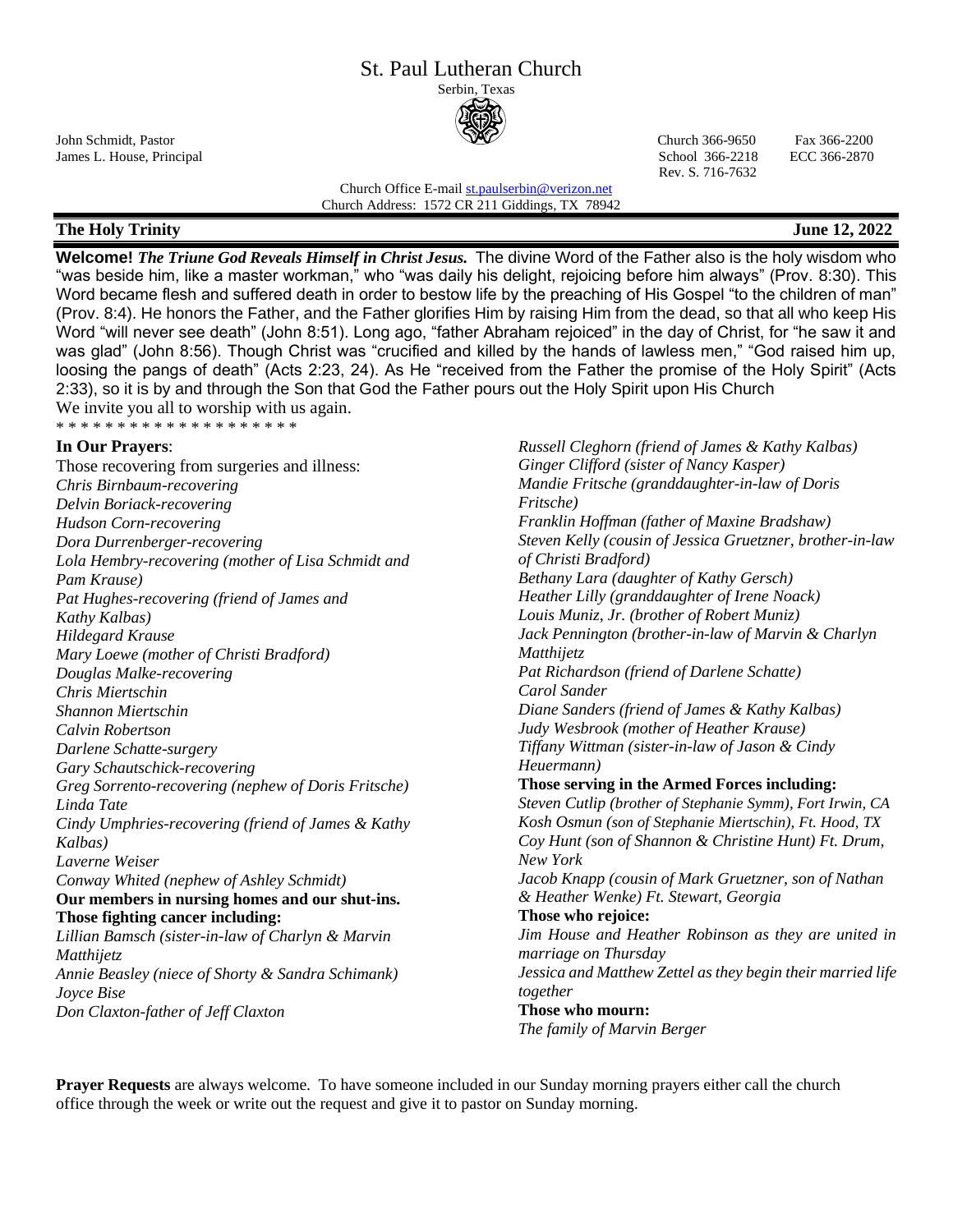**The Order of Service**– 184 of the hymnal

The Hymns: 506, 498, 781 v. 1&2, 717, 802 Sermon Text: Acts 2:14a, 22-36 The Sermon: **"Are You Alone?"**

- **The Altar flowers** are placed to the glory of God from the Fritsche/Zettel wedding.
- **The Altar Stand flowers** are placed to the glory of God by Kevin & Doris Kunkel for their 20<sup>th</sup> wedding anniversary.
- **Portals of Prayer.** July-September Portals of Prayer are available in the church office.
- **Community League Baseball.** The Serbin Jackrabbits will play Jackson County today, at Jackson County. Time for the game is 3:00 p.m. Next Sunday, June 19<sup>th</sup>, Serbin will play New Ulm at Serbin. Time for the game is 3:00 p.m.
- **The Serbin Jackrabbits** will have burgers and fries at the next home game June 19<sup>th</sup>, Father's Day. Burgers and fries will be a \$10 donation and an extra \$5 donation per burger. Burgers will be ready at 5:00. Can dine in or take home. Do not have to come to the game to get burgers.
- **BBQ Pork Steak Dinner:** The St. Paul Lutheran Church Adult Fellowship in Serbin is having a BBQ Pork Steak dinner on Sunday, June 19<sup>th</sup> from 10:00-12:00 at the Serbin Picnic Grounds. Only advance plates will be sold for \$12.00 and all are to-go. If you would like to order plates, please contact Susan Michael at 979-540- 0854 or Sharon Claxton at 979-540-7154 by June 13<sup>th</sup>. All proceeds will be going toward future church/school projects. Thank You!
- **Texas Wendish Heritage Society Scholarship Program.** The Texas Wendish Heritage Society (TWHS) appreciates support given to our scholarship program. All Texas Wendish Heritage Scholarship funds are received through fundraising projects and donations. The TWHS scholarship program is available to students of Wendish descent and encourages students to learn more about their Wendish heritage. Applicants must be enrolled in an accredited college, university or trade school for Fall 2022 semester. 2022-2023 scholarship applications will be available beginning April  $19<sup>th</sup>$  online at [texaswendish.org](http://www.texaswendish.org/) and on the Texas Wendish Facebook Page. The entire process is online and must be submitted digitally by the deadline; 5:00 p.m. on Saturday, July 15<sup>th</sup>, 2022. For more information contact the Texas Wendish Heritage Museum at 979-366-2441 or museum@texaswendish.net. In 2021, a total of \$15,000 was awarded in scholarships to thirteen students. **Thanks for your support!**
- **Summer Office Hours…**The St. Paul Lutheran School office will be open Monday through Thursday from 9:00 a.m. to 12:00 p.m. through the month of June (closed on holidays). Watch the church bulletin and website for office hours in July. If you have any special summer needs or questions, be sure to give us a call or stop by—we'll be around!

LUTHERAN HOUR: Next Sunday, June 19<sup>th</sup>, "What's on Your Playlist?". Speaker: Rev. Dr. Michael Zeigler. The Book of Ecclesiastes offers perspective on life's alternating seasons of joy and sadness, gain and loss, war and peace. (Ecclesiastes 3:11). Hear *The Lutheran Hour* each Sunday on station KBUK-FM 104.9 at 7:00 a.m. or on station KANJ-FM 91.5 at 12:30 p.m. or go to lhm.org for a link to listen to the Lutheran Hour live.

### **Life Through the Church Year: June 12 – Trinity**

Father Abraham found the sanctity of life at the margins-his own old age and his wife's conception. Jesus, who brings the Triune joy of divine Fatherhood and Sonship, embodies a Gospel even greater (John 8:56-58), that wisdom that delights in all the children of men (Proverbs 8:31)—no matter their ages, appearances, or abilities. No wonder His coming among us draws cheers and teachings out of the mouths of the littlest ones (Psalm 8:2)!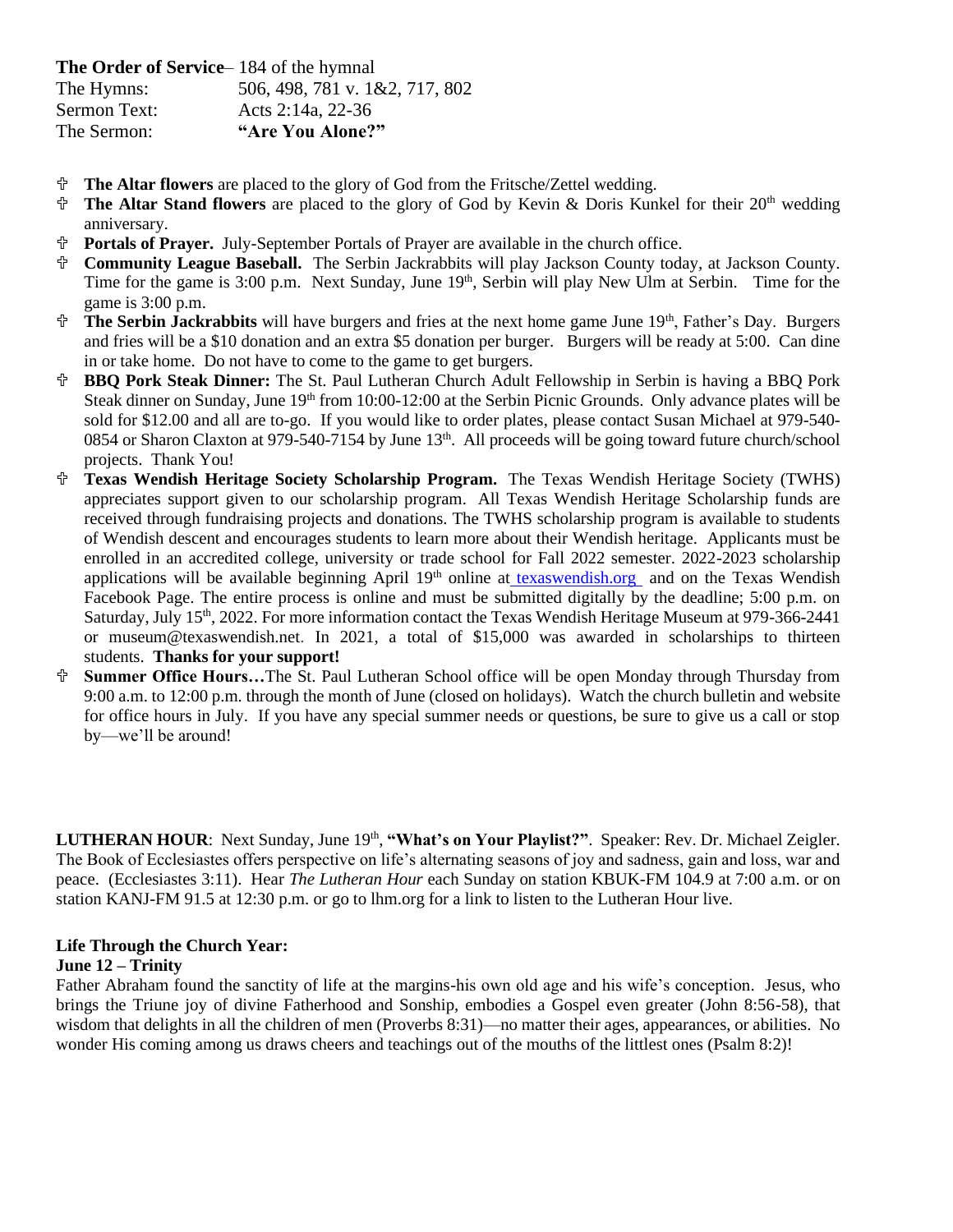#### **THE CALENDAR FOR THIS WEEK**

Today **Worship Service – 8:30 a.m.** Bible Class and Sunday School – 9:30 a.m. Community League Baseball – Serbin v. Jackson County – 3:00 p.m. @ Jackson County Mon. – Fri. Vacation Bible School Next Sunday **Worship Service w/Communion – 8:30 a.m. Father's Day** Bible Class and Sunday School – 9:30 a.m. Acolytes: Lydia Schautschick and Maison Schautschick LAF Pork Steak Dinner

Birthdays: Today – Jolee Faske; 13<sup>th</sup> – Robert Zoch; 14<sup>th</sup> – Joseph Kalbas, Mike Maass, Bobby Oltmann, Ashley Spivey;  $15<sup>th</sup>$  – Ollie Carter;  $16<sup>th</sup>$  – Carson Becker, Addyson Early, Kari Kappler;  $18<sup>th</sup>$  – Carl Mertink, Jr., Dennis Zoch. God's Blessings to you.

**Serving today: Elders**– Monroe Schatte, Jr. and Dwayne Schulze **Organist**- Jack Wiederhold **Acolytes**- Sharron Adair and Ayla Droegemueller **Head Ushers-** Donald Becker **Captain**- Mason Becker **Assistant**- Carson Becker **Ushers**- Jason Becker, Randy Becker, Hudson Corn, Michael Krause, Dylan Lambert, Ethan Miertschin, Logan Perry, Rex Perry, Bradley Schmidt, Tim Symm, Courtland Tharp **Counting and Posting offering this week: Chairman**- Rex Perry John Hinze, Bradley Albrecht, Troy Wiederhold **\* \* \* \* \* \* \* \* \* \* \***

#### **ST. PAUL NOTES:**

**Attendance Last Week**: Morning Worship- 257, Communion- 18, Bible Class- 21; Sunday School- 22, Banner Classes: Nursery I, Offering- \$16.00.

| <b>Offering Last Week:</b> | \$37,996.50 |                            |             |
|----------------------------|-------------|----------------------------|-------------|
| Home:                      |             | <b>Mission:</b>            |             |
| General                    | \$19,196.40 | Mission                    | \$550.00    |
| Sunday School              | \$16.00     | <b>Mission Total</b>       | \$550.00    |
| Use of Facility            | \$200.00    | Savings/Other:             |             |
| Lunch Room                 | \$2,782.25  | <b>Building Fund</b>       | \$1,050.00  |
| <b>ECC</b> Operating       | \$8,417.85  | <b>Savings/Other Total</b> | \$1,050.00  |
| <b>School Registration</b> | \$2,450.00  |                            |             |
| Tuition                    | \$3,334.00  | Total                      | \$37,996.50 |
| <b>Received 6/5/2022</b>   | \$36,396.50 |                            |             |
| Est. needed per week       | \$22,500.00 |                            |             |
| <b>Received MTD</b>        | \$36,396.50 |                            |             |
| Est. needed per month      | \$97,500.00 |                            |             |

**MEMORIALS: General:** In memory of Barbara Symm by Allen & Mildred Perry - \$25.00. In memory of Bill Thiessen by Allen & Mildred Perry - \$25.00. **Building:** in memory of Curtis Urban by Herman Gersch - \$25.00. In memory of Ruby Koslan by Herman Gersch - \$25.00.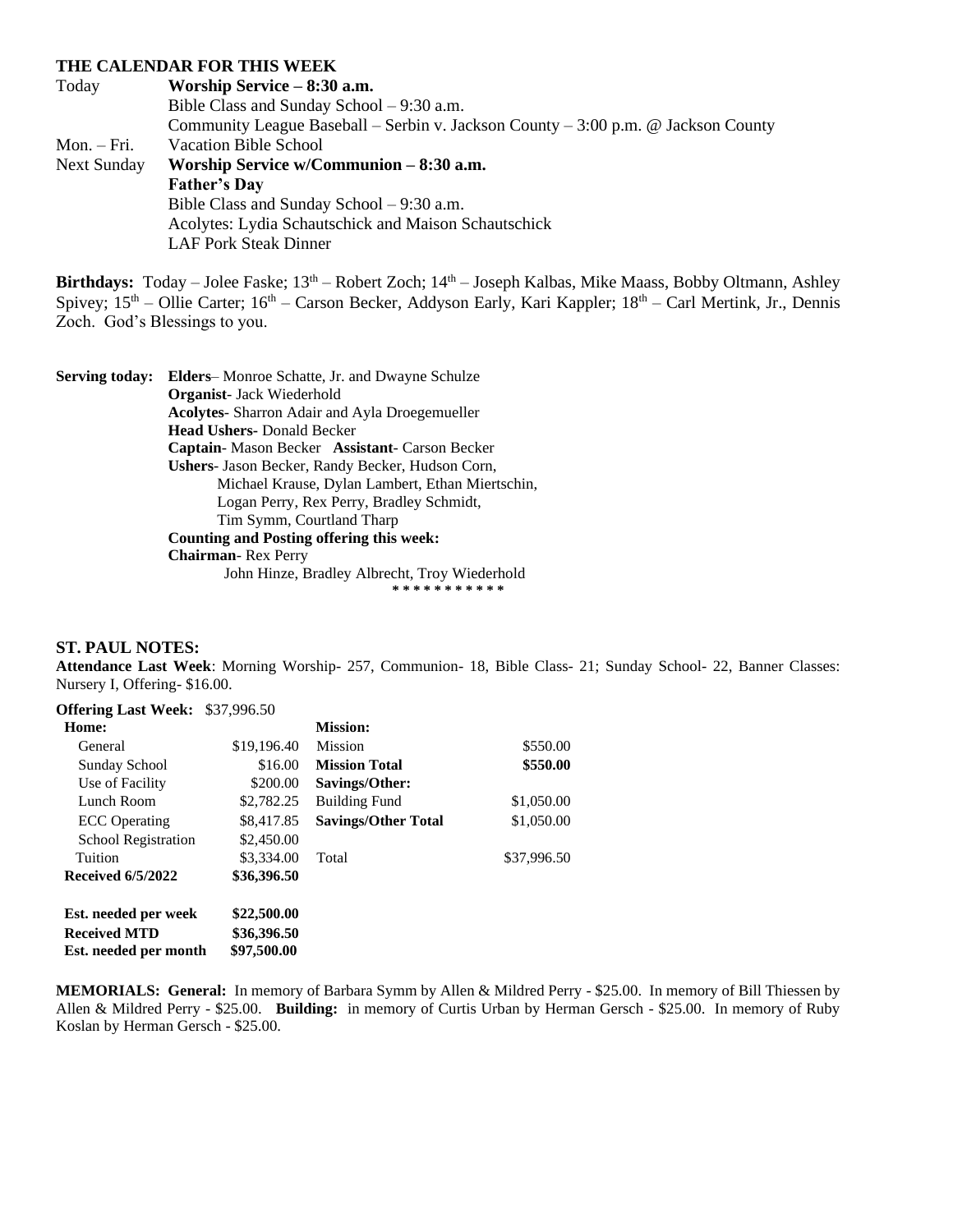- **The Tree of Life- God's Plan for Salvation VBS is this week!** Children age 3-7th Grade can join us Monday-Friday, from 8:15-11:15! We have an exciting week planned of learning about how Jesus' cross became the tree of life in which God forgives us and gives us everlasting life! We will have lots of fun activities, sing great songs, have crafts, snacks, and so much more! I hope you can join us! Contact VBS Director Krista Rodriguez (979-716-0143) to volunteer or register your child for this week!
- **Our Vacation Bible School** snack team has lots of fun and delicious snacks planned for this years' The Tree of Life! We need your help in providing some of the snacks for the kids and volunteers. A snack sign- up poster is outside of church today and online via the church website. Please drop your items off at the school kitchen tomorrow, on the first day of VBS. Any questions can be directed to Kalen Kalbas-Snacks Coordinator (979- 540-0370).